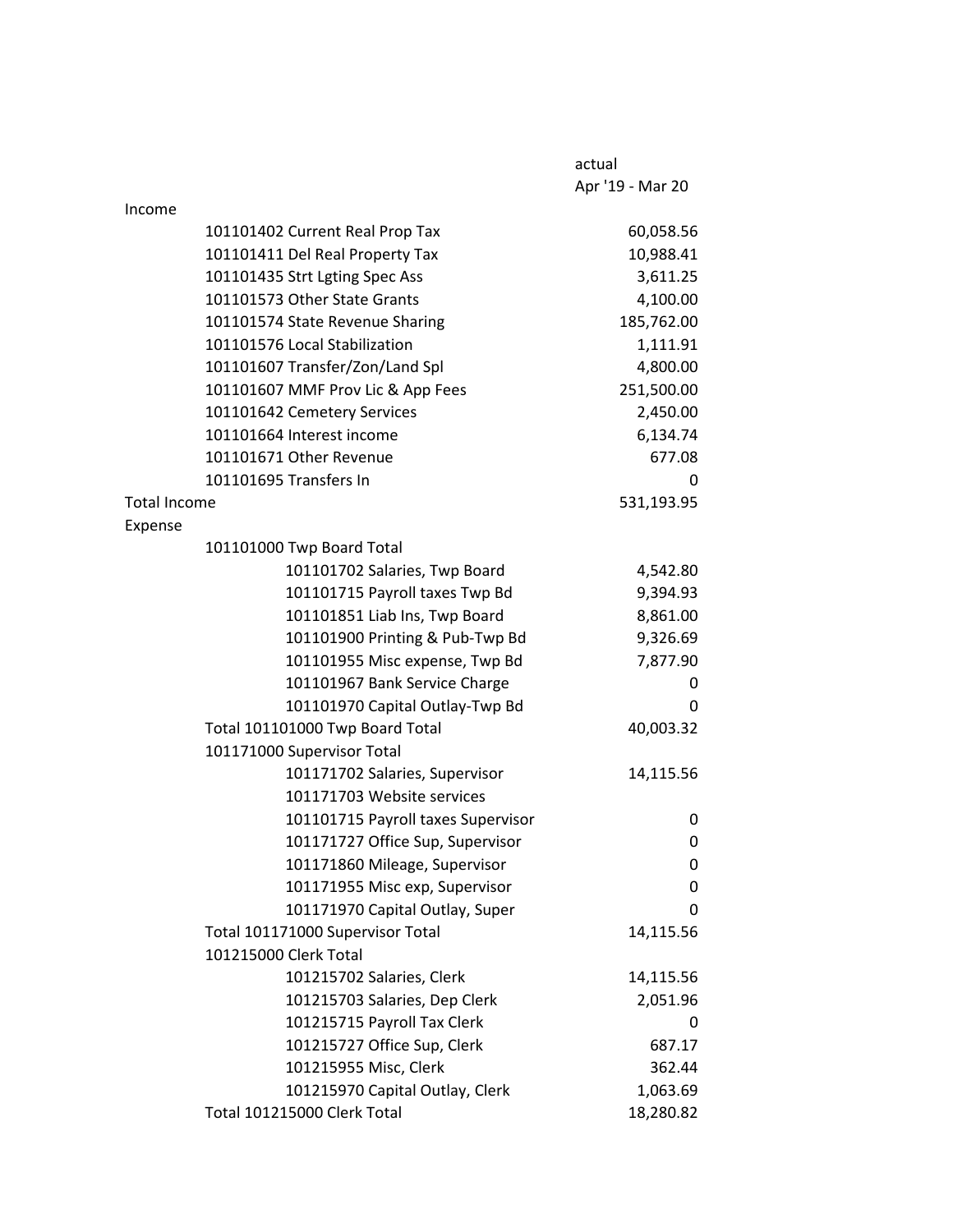| 101223801 Acct/Aud fees-Finance       | 4,910.00  |
|---------------------------------------|-----------|
| 101247000 Board of Review Total       |           |
| 101247702 Salaries, Bd of Rev         | 1,633.50  |
| 101247715 Payroll Tax, Bd of Review   | 0         |
| 101247860 Mileage, Board of Rev       | 30.76     |
| 101247955 Misc, Board of Review       | 188       |
| Total 101247000 Board of Review Total | 1,852.26  |
| 101253000 Treasurer Total             |           |
| 101253702 Salaries, Treasurer         | 16,056.32 |
| 101253703 Salaries, Dep Treas         | 2,051.96  |
| 101253715 Payroll Taxes Treasurer     | 0         |
| 101253727 Office Sup, Treas           | 2,259.30  |
| 101253955 Misc, Treasurer             | 463.55    |
| 101253970 Capital Outlay, Treas       | 0         |
| Total 101253000 Treasurer Total       | 20,831.13 |
| 101257000 Assessor Total              |           |
| 101257702 Salaries, Assessor          | 13,499.72 |
| 101257715 Payroll Taxes Assessor      | 0         |
| 101257727 Off supplies, Assess        | 27.7      |
| 101257955 Misc, Assessor              | 1,677.60  |
| Total 101257000 Assessor Total        | 15,205.02 |
| 101262000 Election Total              |           |
| 101262702 Salaries, Elections         | 1,465.00  |
| 101262715 Payroll Taxes Elections     | 0         |
| 101262727 Office sup, Elections       | 0         |
| 101262801 Contr serv, Elections       | 196.95    |
| 101262900 Print & Pub, Election       | 0         |
| 101262955 Misc, Elections             | 109.14    |
| 101262970 Capital Outlay Elections    | 0         |
| Total 101262000 Election Total        | 1,771.09  |
| 101265000 Blding & Grnds Total        |           |
| 101265702 Salaries, B & Grounds       | 5,564.00  |
| 101265715 Payroll tax, B&G            | 0         |
| 101265920 Utilities, B&G              | 4,121.24  |
| 101265930 R&M, B&Grounds              | 2,260.94  |
| 101265970 Capital Outlay, B&G         | 4,552.00  |
| Total 101265000 Blding & Grnds Total  | 16,498.18 |
| 101266801 Attorney/Legal Counc        | 35,135.00 |
| 101276000 Cemetery Total              |           |
| 101276702 Salaries, Cemetery          | 13,463.24 |
| 101276715 Payroll Taxes Cemetery      |           |
| 101276730 Op Supplies, Cemetery       | 791.38    |
| 101276801 Contract Serv, Cemetery     | 0         |
| 101276930 R&M, Cemetery               | 60.66     |
| 101276955 Misc, Cemetery              | 108       |
| 101276970 Cap Outlay, Cemetery        | 0         |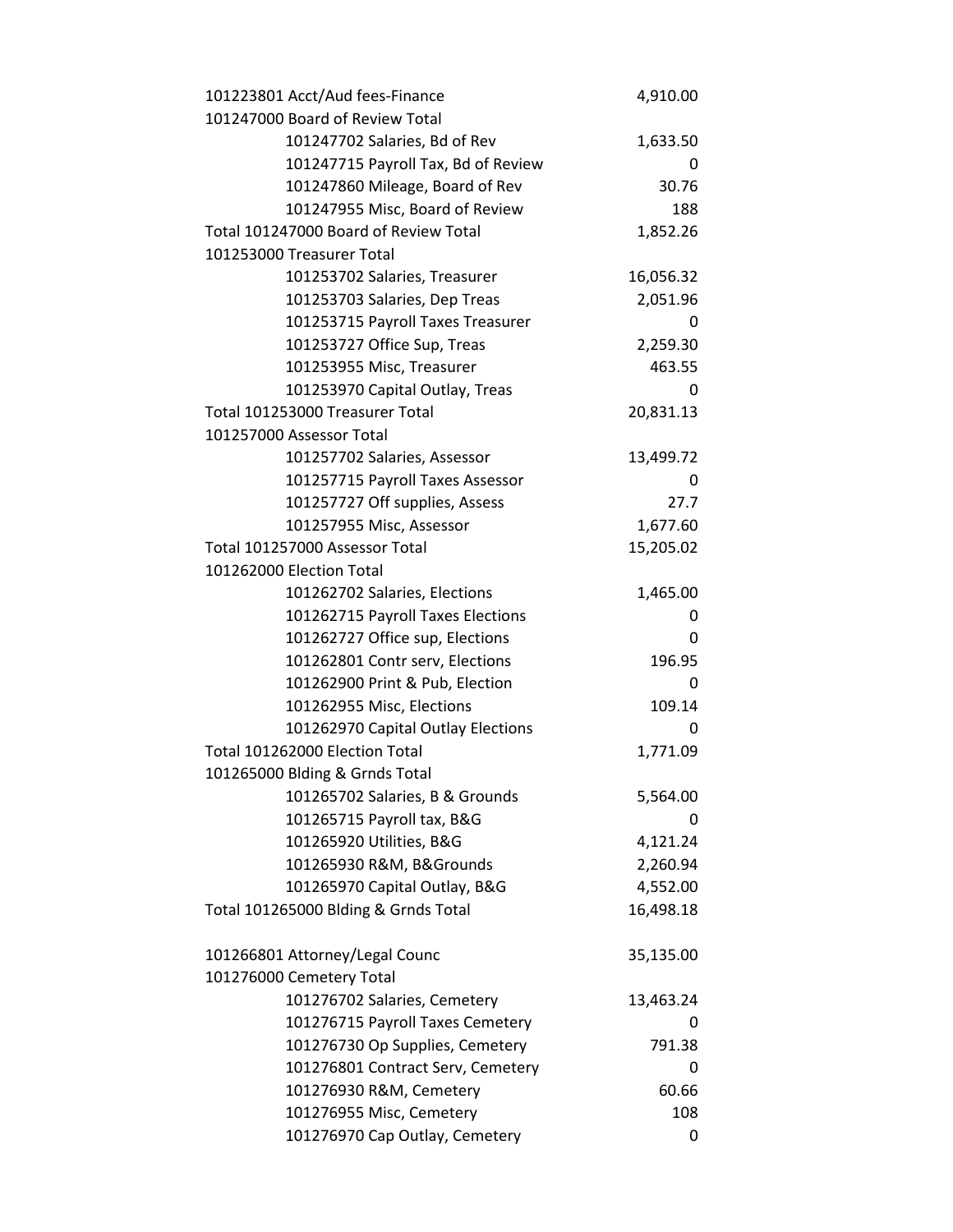| Total 101276000 Cemetery Total          | 14,423.28  |
|-----------------------------------------|------------|
| 101301801 VB Cty, Sheriff Contract Serv | 0          |
| 101445446 Drains at Large               | 2,934.08   |
| 101450926 Street Lights                 | 3,111.65   |
| 101528000 Transfr Station Total         |            |
| 101528801 Cont Serv-Transfer St         | 4,605.48   |
| 101528930 R&M, Transfer Station         | 0          |
| 101528955 Misc, Transfer Stat           | 0          |
| 101528970 Cap Outlay, Trsfer Sta        | 4,710.00   |
| Total 101528000 Transfr Station Total   | 9,315.48   |
| 101721000 Plan & Zoning Total           |            |
| 101721702 Salaries, Plan/Zoning         | 26,799.50  |
| 101721703 Salaries, Zoning ord          | 8,015.88   |
| 101721715 Payroll Tax Plan&Zone         | 0          |
| 101721727 Off suppl, Plan&Zon           | 359.76     |
| 101721801 Prof fees-Zoning              | 20,498.75  |
| 101721860 Mileage, Plan&Zoning          | 993.3      |
| 101721900 Print&Pub, Plan&Zon           | 0          |
| 101721955 Misc, Plan&Zoning             | 633.92     |
| Total 101721000 Plan & Zoning Total     | 57,301.11  |
| 101790801 Library Contract              | 4,000.00   |
| 101803801 Comm Contribution             | 1,000.00   |
| 101966999 Transfers Out                 | 0          |
| Payroll Expenses                        | 0          |
| <b>Total Expense</b>                    | 260,687.98 |
|                                         | 270,505.97 |

101101607 MMF Prov Lic & App Fees as soon as we are accurate number as new account as new account with separate checking account with separate checking account with separate checking account with separate checking account.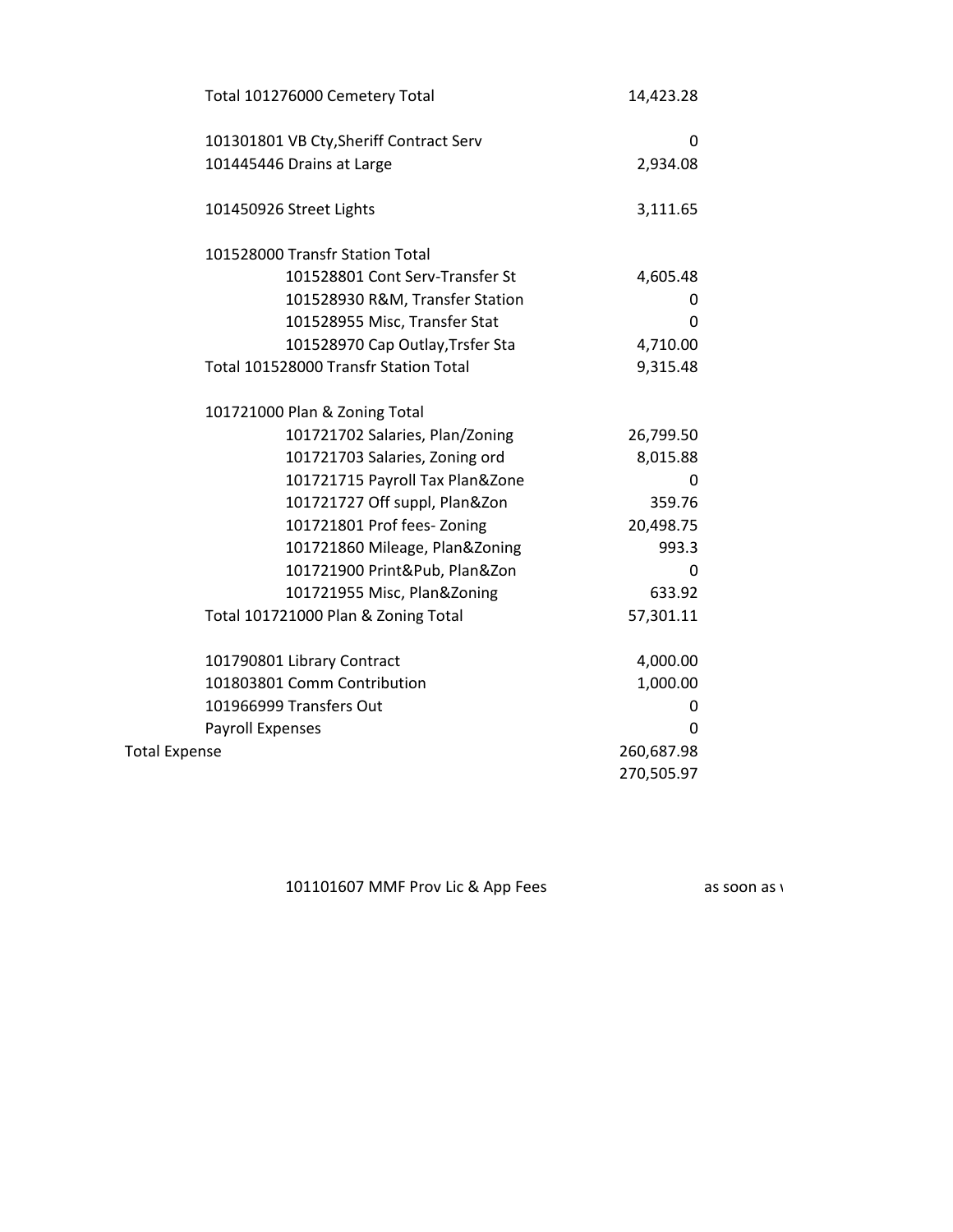| to date         | Apr '20 - Mar 21 |                |             |
|-----------------|------------------|----------------|-------------|
| Apr '20- Mar 21 | <b>Budget</b>    | \$ Over Budget | % of Budget |
| 63,904.84       | 60,000.00        | 3,904.84       | 106.51%     |
| 440.23          | 7,000.00         | $-6,559.77$    | 6.29%       |
| 3,119.20        | 3,900.00         | 0              | 79.98%      |
| 6,274.09        | 6,274.09         | 0              | 100.00%     |
| 153,567.00      | 153,567.00       | 0              | 100.00%     |
| 5,468.77        | 4,372.02         | 1,096.75       | 125.09%     |
| 2,310.00        | 2,310.00         | 0              | 100.00%     |
| 500,400.00      | 500,400.00       | 0              | 100.00%     |
| 1,925.00        | 1,925.00         | 0              | 100.00%     |
| 3,540.38        | 3,300.00         | 240.38         | 107.28%     |
| 1,786.06        | 1,000.00         | 786.06         | 178.61%     |
| 0               | $\mathbf 0$      | 0              | 0.00%       |
| 742,735.57      | 744,048.11       | $-1,312.54$    | 99.82%      |
| 4,640.31        | 4,646.80         | $-6.49$        | 99.86%      |
| 2,225.11        | 355.42           | 1,869.69       | 626.05%     |
| 10,241.00       | 11,000.00        | $-759$         | 93.10%      |
| 6,500.18        | 10,000.00        | $-3,499.82$    | 65.00%      |
| 11,428.67       | 14,000.00        | $-2,571.33$    | 81.63%      |
| 10              | 100              | $-90$          | 10.00%      |
| 2,495.00        | 2,495.00         | 0              | 100.00%     |
| 37,540.27       | 42,597.22        | $-5,056.95$    | 88.13%      |
| 14,439.56       | 14,439.56        | 0              | 100.00%     |
| 828.46          | 1,104.64         | $-276.18$      | 75.00%      |
| 0               | 0                | 0              | 0.00%       |
| 0               | 500              | $-500$         | 0.00%       |
| 167.8           | 500              | $-332.2$       | 33.56%      |
| 0               | $\mathbf 0$      | $\mathbf 0$    | 0.00%       |
| 15,435.82       | 16,544.20        | $-1,108.38$    | 93.30%      |
| 14,439.56       | 14,439.56        | $\pmb{0}$      | 100.00%     |
| 2,098.96        | 2,098.96         | 0              | 100.00%     |
| 948.58          | 1,265.20         | $-316.62$      | 74.98%      |
| 1,510.78        | 2,000.00         | $-489.22$      | 75.54%      |
| 181.22          | 530              | $-348.78$      | 34.19%      |
| 0               | 3,000.00         | $-3,000.00$    | 0.00%       |
| 19,179.10       | 23,333.72        | $-4,154.62$    | 82.20%      |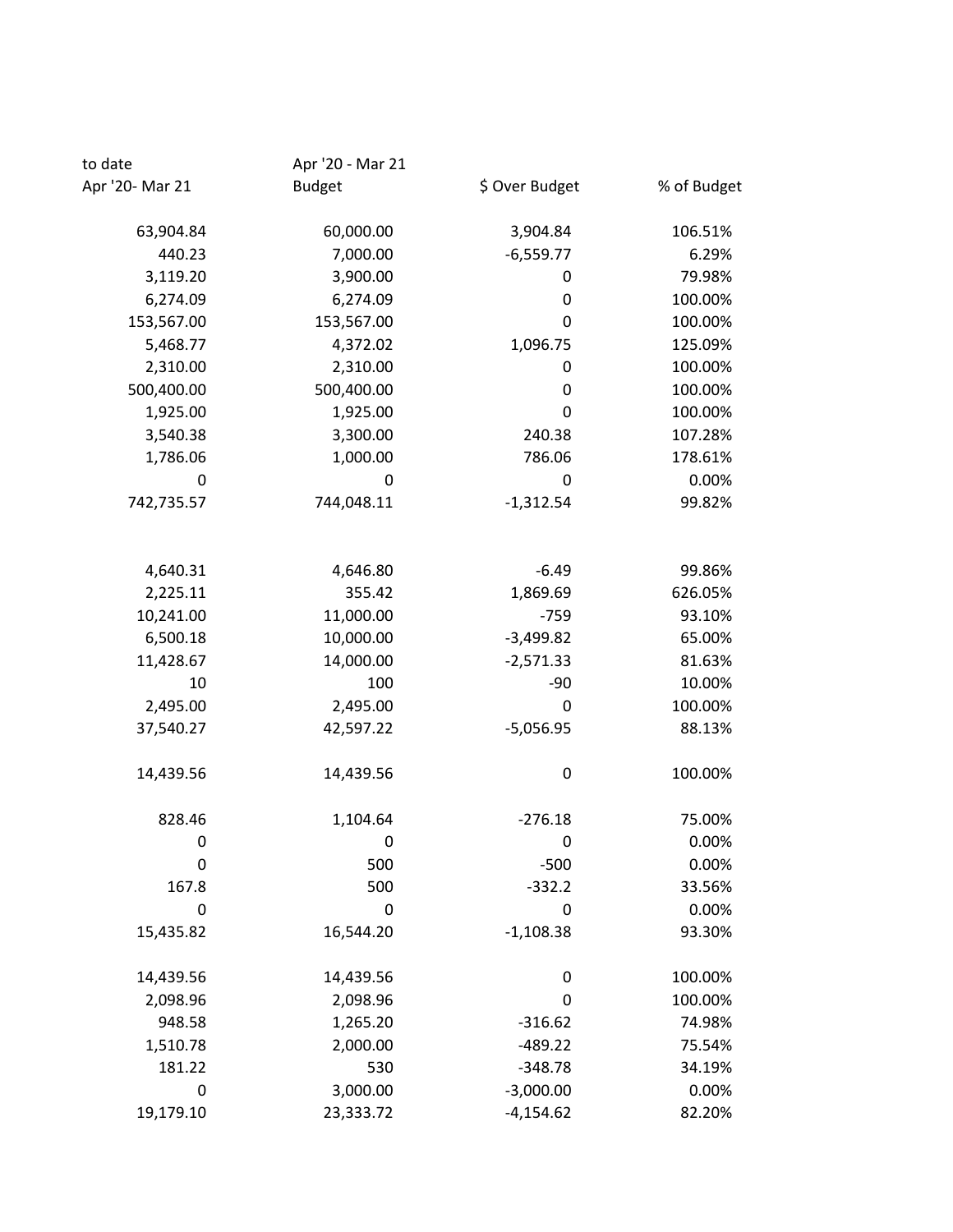| 7,565.00   | 8,000.00   | $-435$       | 94.56%  |
|------------|------------|--------------|---------|
| 1,871.60   | 1,871.60   | 0            | 100.00% |
| 0          | 0          | 0            | 0.00%   |
| 0          | 0          | 0            | 0.00%   |
| 51.7       | 500        | $-448.3$     | 10.34%  |
| 1,923.30   | 2,371.60   | $-448.3$     | 81.10%  |
| 16,425.60  | 16,425.60  | 0            | 100.00% |
| 2,098.96   | 2,098.96   | 0            | 100.00% |
| 1,062.84   | 1,417.13   | $-354.29$    | 75.00%  |
| 1,433.75   | 2,200.00   | $-766.25$    | 65.17%  |
| 525        | 525        | 0            | 100.00% |
| 0          | 0          | 0            | 0.00%   |
| 21,546.15  | 22,666.69  | $-1,120.54$  | 95.06%  |
| 13,810.24  | 13,810.24  | 0            | 100.00% |
| 792.36     | 1,056.49   | $-264.13$    | 75.00%  |
| 0          | 200        | $-200$       | 0.00%   |
| 1,259.80   | 1,700.00   | $-440.2$     | 74.11%  |
| 15,862.40  | 16,766.73  | $-904.33$    | 94.61%  |
| 4,283.00   | 5,000.00   | $-717$       | 85.66%  |
| 327.65     | 1,500.00   | $-1,172.35$  | 21.84%  |
| 470.5      | 500        | $-29.5$      | 94.10%  |
| 4,037.93   | 6,000.00   | $-1,962.07$  | 67.30%  |
| 750.24     | 750        | 0.24         | 100.03% |
| 491.62     | 500        | $-8.38$      | 98.32%  |
| 3,013.75   | 3,013.75   | 0            | 100.00% |
| 13,374.69  | 17,263.75  | $-3,889.06$  | 77.47%  |
| 300        | 7,500.00   | $-7,200.00$  | 4.00%   |
| 22.95      | 573.75     | 0            | 0       |
| 4,745.56   | 5,000.00   | $-254.44$    | 94.91%  |
| 19,622.48  | 25,000.00  | $-5,377.52$  | 78.49%  |
| 191,597.35 | 200,000.00 | $-8,402.65$  | 95.80%  |
| 216,288.34 | 238,073.75 | $-21,785.41$ | 90.85%  |
| 46,229.20  | 46,229.20  | 0            | 100.00% |
| 10,329.93  | 10,329.93  | 0            | 100.00% |
| 790.24     | 1,053.66   | $-263.42$    | 75.00%  |
| 519.68     | 1,000.00   | $-480.32$    | 51.97%  |
| 4,440.36   | 4,440.36   | 0            | 100.00% |
| 85.16      | 1,500.00   | $-1,414.84$  | 5.68%   |
| 118.8      | 150        | $-31.2$      | 79.20%  |
| 0          | 0          | 0            | 0.00%   |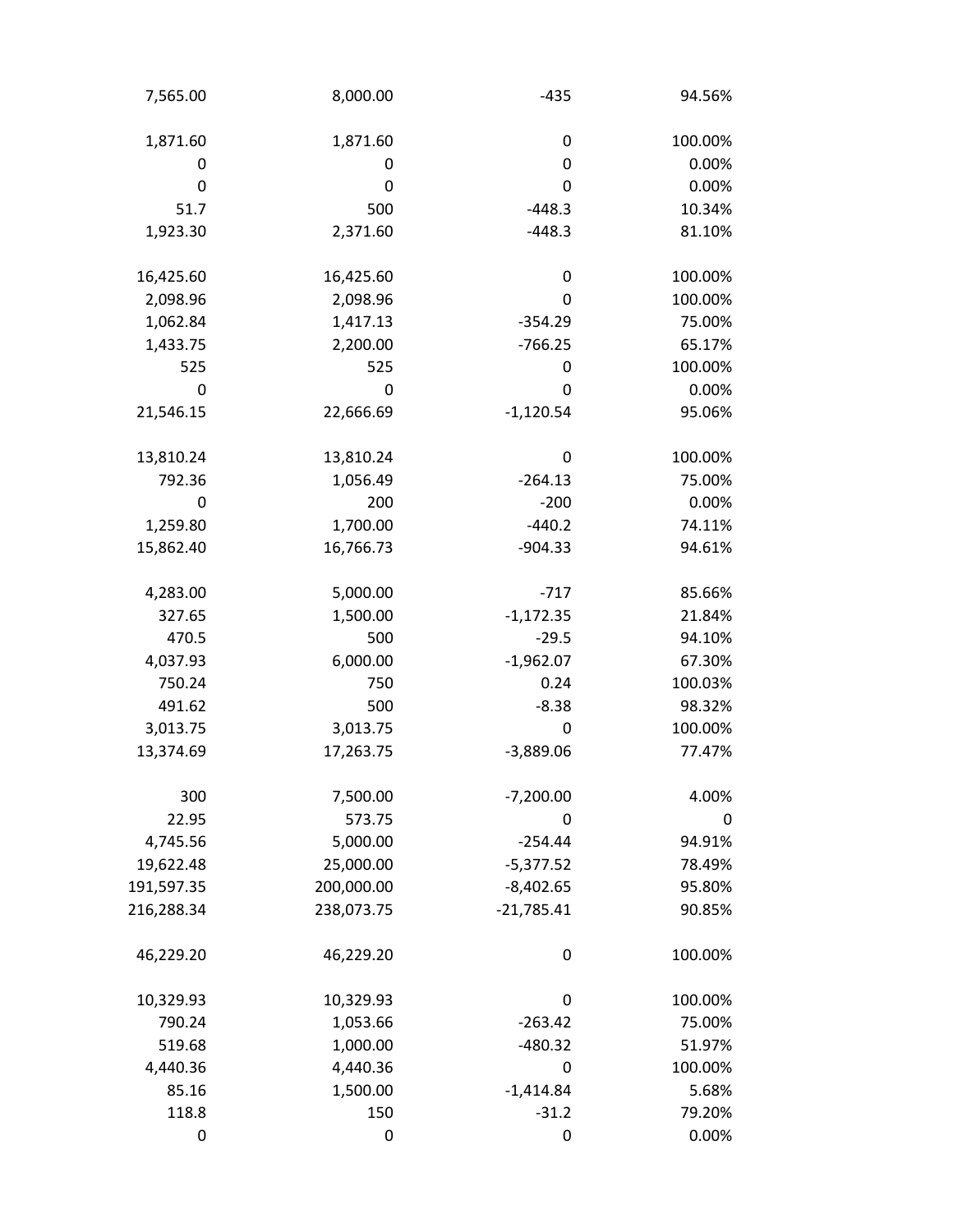| 16,284.17  | 18,473.95   | $-2,189.78$   | 88.15%  |
|------------|-------------|---------------|---------|
| 0          | 0           | $\mathbf 0$   | 0.00%   |
| 2,125.99   | 4,000.00    | $-1,874.01$   | 53.15%  |
| 2,820.94   | 4,000.00    | $-1,179.06$   | 70.52%  |
| 4,650.00   | 5,000.00    | $-350$        | 93.00%  |
| 0          | 0           | 0             | 0.00%   |
| 0          | 100         | $-100$        | 0.00%   |
| 0          | 0           | 0             | 0.00%   |
| 4,650.00   | 5,100.00    | $-450$        | 91.18%  |
| 46,117.50  | 46,117.50   | 0             | 100.00% |
| 8,200.88   | 8,200.88    | $\mathbf 0$   | 100.00% |
| 3,656.73   | 4,426.00    | $-769.27$     | 82.62%  |
| 316.77     | 500         | $-183.23$     | 63.35%  |
| 12,708.00  | 24,000.00   | $-11,292.00$  | 52.95%  |
| 1,246.45   | 1,500.00    | $-253.55$     | 83.10%  |
| 0          | $\mathbf 0$ | 0             | 0.00%   |
| 771.62     | 1,000.00    | $-228.38$     | 77.16%  |
| 73,017.95  | 85,744.38   | $-12,726.43$  | 85.16%  |
| 0          | 0           | 0             | 0.00%   |
| 0          | 1,000.00    | $-1,000.00$   | 0.00%   |
| 0          | 191,882.92  | $-191,882.92$ | 0.00%   |
| 0          | 0           | 0             | 0.00%   |
| 493,843.32 | 744,048.11  | $-250,204.79$ | 66.37%  |
| 248,892.25 | 0           | 248,892.25    | 100.00% |

we get a accurate number we will open a new account with separate checking account.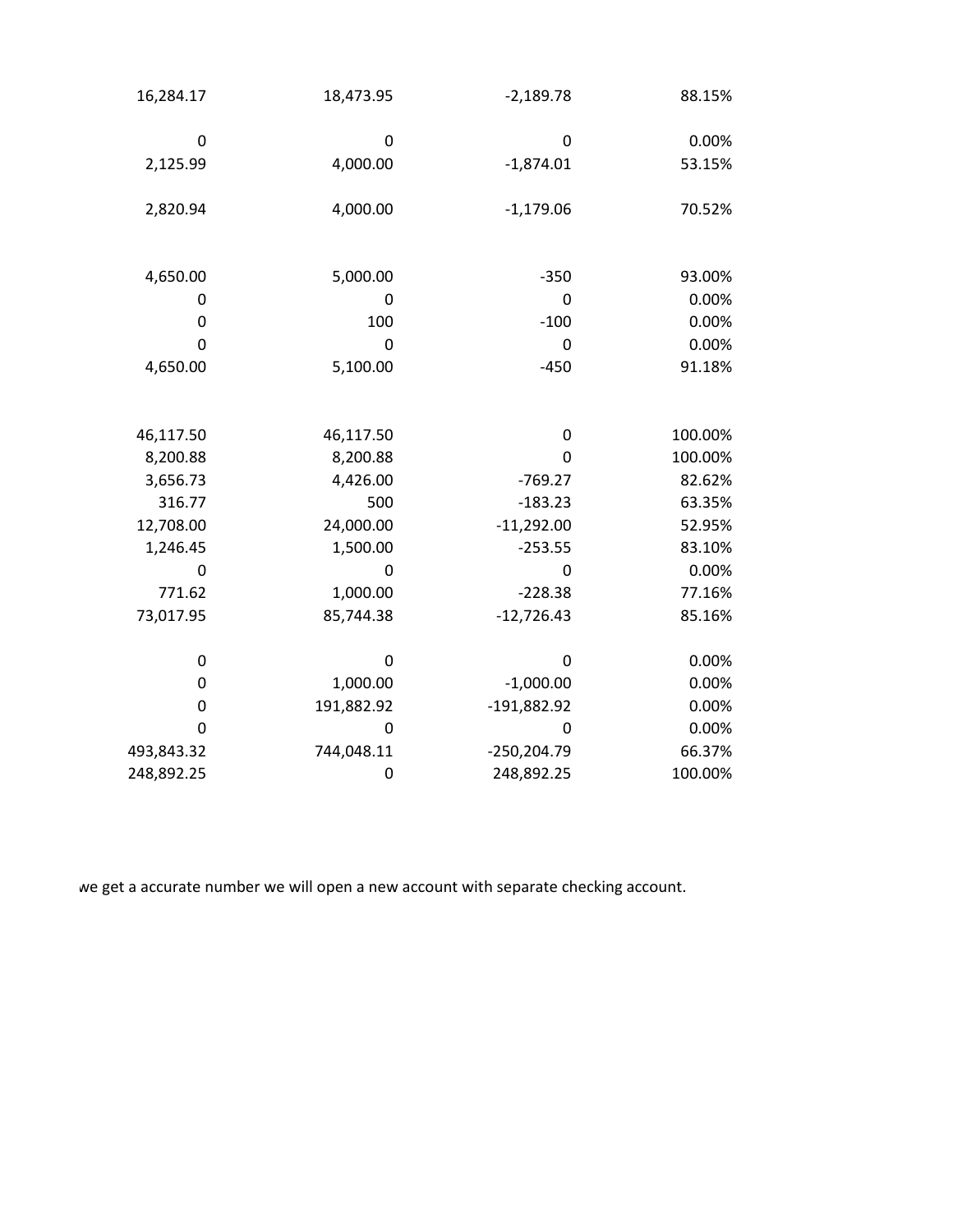| <b>Budget</b>   |             | tentative budget       |        |         |
|-----------------|-------------|------------------------|--------|---------|
| Apr '21- Mar 22 |             | April 22/Mar2023       |        |         |
| 60,000.00       | \$          | 60,000.00              |        |         |
| 11,000.00       |             | 11,000.00              |        |         |
| 3,900.00        |             | 3,900.00               |        |         |
| 6,000.00        |             | 110,000.00 ARPA        |        |         |
| 185,000.00      | ぐぐみ         | 185,000.00             |        |         |
| 4,000.00        |             | 4,000.00               |        |         |
| 2,000.00        | \$          | 2,000.00               |        |         |
| 436,000.00      |             | look at bottom of page |        |         |
| 1,050.00        |             | 2,500.00               |        |         |
| 3,500.00        |             | 3,500.00               |        |         |
| 500             |             | 500.00                 |        |         |
| 0               | ちちちち        |                        |        |         |
| 712,950.00      |             | 382,400.00             |        | 382,400 |
|                 |             |                        |        |         |
| 5,216.80        | ぐぐぐぐぐ       | 5,000.00               |        |         |
| 399.09          |             | 383.00                 |        |         |
| 13,000.00       |             | 11,000.00              |        |         |
| 10,000.00       |             | 10,000.00              |        |         |
| 14,000.00       |             | 10,000.00              |        |         |
| 100             |             | 100.00                 |        |         |
| 500             |             | 500.00                 |        |         |
| 43,215.89       |             | 36,983.00              |        | 36983   |
| 14,656.00       | \$          | 14,656.00              |        |         |
| 1,000.00        |             | 1,000.00               |        |         |
| 1,121.18        | \$\$\$      | 1,121.00               |        |         |
| 400             |             | 400.00                 |        |         |
| 0               |             | 500.00                 |        |         |
| 0               |             | 500.00                 |        |         |
| 0               | \$ \$ \$ \$ |                        |        |         |
| 16,177.18       |             | 18,177.00              |        | 18177   |
| 16,672.00       |             | 17,505.00              |        |         |
| 2,128.44        |             | 2,200.00               |        |         |
| 1,438.23        |             | 1,500.00               |        |         |
| 2,000.00        | ぐぐぐぐ        | 2,200.00               |        |         |
| 250             |             | 500.00                 |        |         |
| 500             |             | 750.00                 | stamps |         |
| 22,988.67       |             | 24,655.00              |        | 24655   |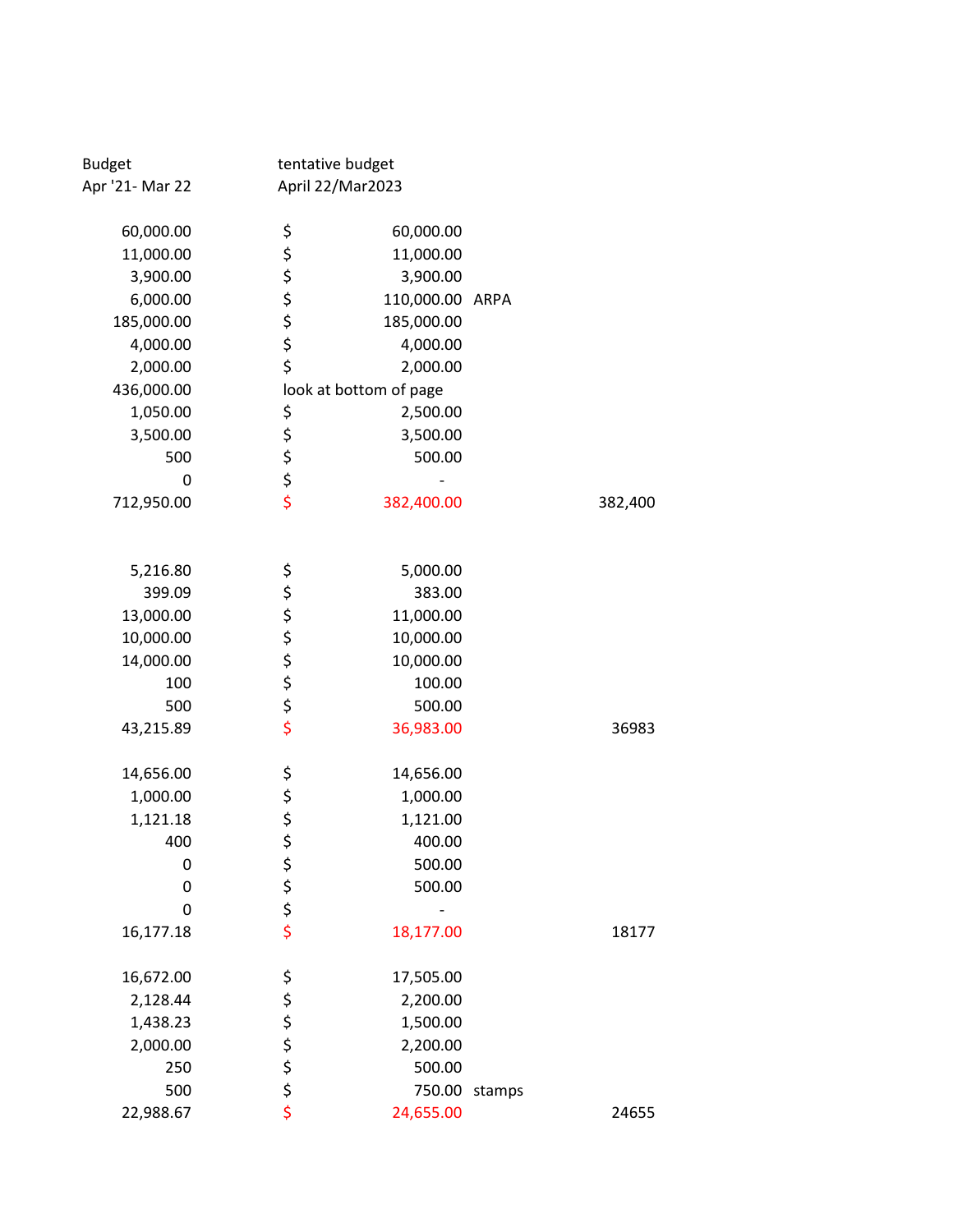|       |                 | 8,000.00  | \$       | 5,400.00  |
|-------|-----------------|-----------|----------|-----------|
|       |                 | 1,700.00  | \$       | 1,696.68  |
|       |                 | 130.00    |          | 129.8     |
|       |                 | 150.00    | \$\$\$   | 150       |
|       | 500.00 training |           |          | 400       |
| 2480  |                 |           | \$       |           |
|       |                 | 2,480.00  |          | 2,376.48  |
|       |                 | 17,505.00 | \$       | 16,672.00 |
|       |                 | 2,200.00  |          | 2,128.44  |
|       |                 | 1,507.00  | \$\$\$   | 1,438.23  |
|       |                 | 2,200.00  |          | 2,200.00  |
|       | stamps          | 500.00    | \$       | 525       |
|       |                 |           |          | 0         |
| 23912 |                 | 23,912.00 | \$       | 22,963.67 |
|       |                 | 15,000.00 | \$       | 14,017.40 |
|       |                 | 1,148.00  |          | 1,072.33  |
|       |                 | 200.00    | \$\$\$\$ | 200       |
|       |                 | 1,700.00  |          | 1,700.00  |
|       | postage         |           |          |           |
| 18048 |                 | 18,048.00 |          | 16,989.73 |
|       |                 | 7,500.00  | \$       | 3,000.00  |
|       |                 | 575.00    |          | 229.5     |
|       |                 | 500.00    | ぐぐぐぐ     | 250       |
|       |                 | 7,000.00  |          | 2,500.00  |
|       |                 | 1,000.00  |          | 300       |
|       |                 | 500.00    |          | 200       |
|       |                 | 1,500.00  |          | 1,500.00  |
| 18575 |                 | 18,575.00 |          | 7,979.50  |
|       |                 |           |          |           |
|       |                 | 7,500.00  |          | 20,000.00 |
|       |                 | 500.00    | やなみな     | 1,530.00  |
|       |                 | 5,000.00  |          | 10,000.00 |
|       |                 | 5,000.00  |          | 10,000.00 |
|       |                 | 500.00    |          |           |
|       |                 |           |          | 25,000.00 |
| 18500 |                 | 18,500.00 |          | 66,530.00 |
| 25000 |                 | 25,000.00 | \$       | 45,000.00 |
|       |                 | 15,000.00 |          | 0         |
|       |                 | 1,148.00  | \$<br>\$ | 0         |
|       |                 | 500.00    |          | 0         |
|       |                 | 1,000.00  |          | 17,761.44 |
|       |                 | 1,500.00  |          | 1,500.00  |
|       |                 |           | ぐぐら      | 150       |
|       |                 |           |          | 0         |
|       |                 |           |          |           |